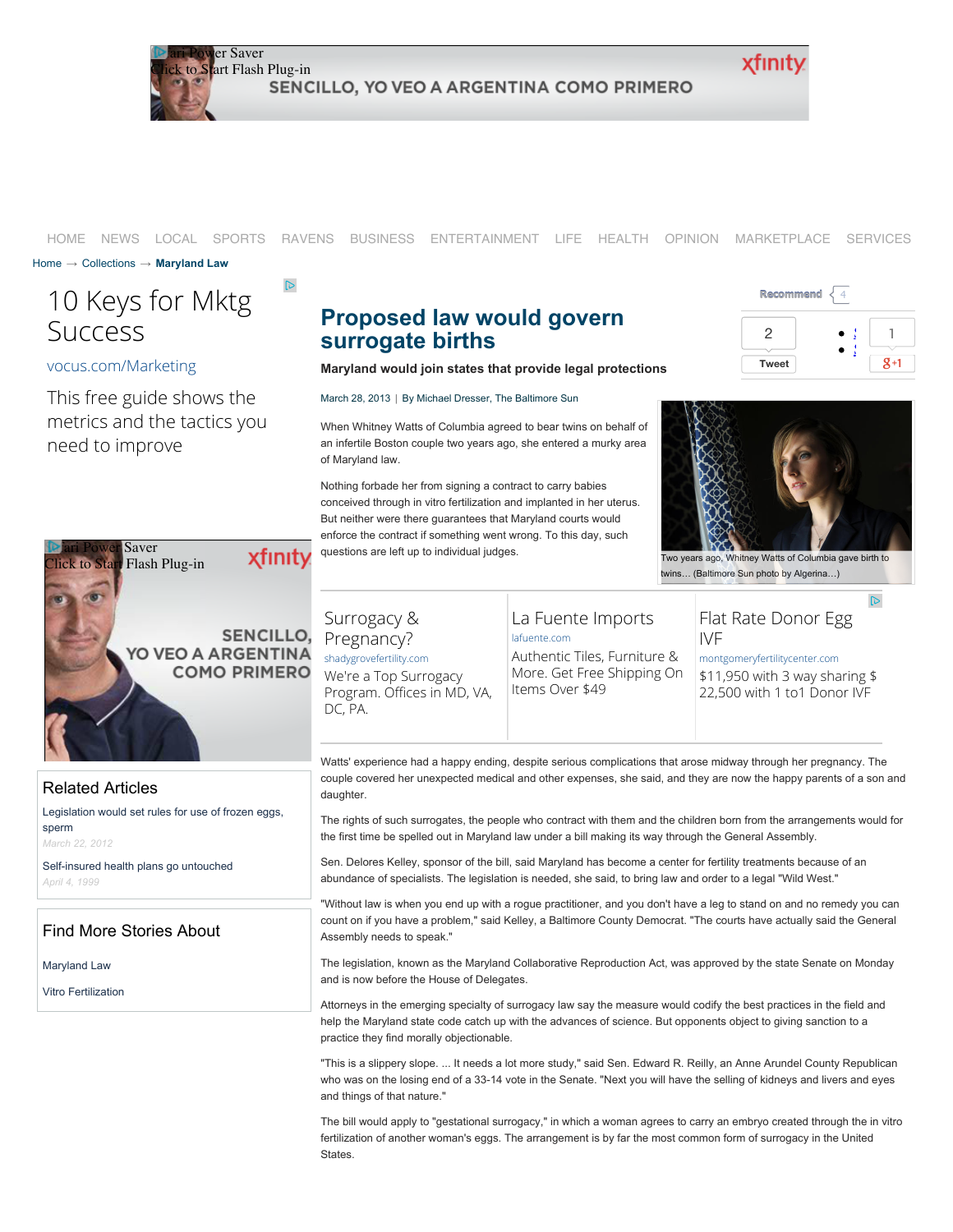The legislation does not cover traditional surrogacy, in which a woman agrees to become pregnant through artificial insemination of her own eggs, carries the child but gives it up for adoption by another parent or parents. A Maryland attorney general's opinion said being compensated for that amounted to illegal baby-selling, according to Diane S. Hinson, a Chevy Chase attorney who helped draft the Kelley bill. But the opinion specifically excluded gestational surrogacy.

The bill spells out the legal rights of the gestational carrier and makes clear that she is not the legal mother. It grants full parental rights to the intended parents and provides inheritance rights and other protections for the children born as a result of such agreements.

## [10 Keys for Mktg Success](http://www.googleadservices.com/pagead/aclk?sa=L&ai=CsqCMbMNrU6uRF9SNlAfi2IGIBIrQs6kE4prd9Vj68bybzQEQASDt0pshUIHFgsIHYMnem43spIAQoAH-x5P_A8gBAagDAcgDwwSqBPYBT9AYB971_txU4GRyTqUyvIuAM-6KpnafdoGQjP27VUnEstft1TqTcCJp2MrVPvPUFKQly2QZxs5hwnHYzh4hTplZIUzqik1a-1DweZf_Xe1hORXjA4ujCbEM9gUv69xAmh8_HVzJvdMFfoapJNx04ECasvcQqQOlRxrFQKLJWangaY87Mq_mQoCN3z3VRu2p07R-wiwO3JWfz0V_1TG27d_7VYl4EQ3JCA9MYJ6yRh8RAi8XS2MWgpOHIncnq-a9uh9QmeXnw66owoRc30ua6KOllS1VhachrXCa7FzLGS0V35xbg2ZzeQ3QPilTywAA4mz_sq87iAYBgAfqt2w&num=1&cid=5GiUVZA3XifxPQFO_cbJsfVP&sig=AOD64_1UIs2MEpJq_KnLDGUKsH8ktsDnEQ&client=ca-pub-8415620659137418&adurl=http://lp.vocus.com/ps/g/digitalmktgwk2-cn%3Fcid%3D70180000000pKFM%26mkwid%3DccLU6yUdQ%26pcrid%3D23862666010%26pmt%3D%26pkw%3D) [vocus.com/Marketing](http://www.googleadservices.com/pagead/aclk?sa=L&ai=CsqCMbMNrU6uRF9SNlAfi2IGIBIrQs6kE4prd9Vj68bybzQEQASDt0pshUIHFgsIHYMnem43spIAQoAH-x5P_A8gBAagDAcgDwwSqBPYBT9AYB971_txU4GRyTqUyvIuAM-6KpnafdoGQjP27VUnEstft1TqTcCJp2MrVPvPUFKQly2QZxs5hwnHYzh4hTplZIUzqik1a-1DweZf_Xe1hORXjA4ujCbEM9gUv69xAmh8_HVzJvdMFfoapJNx04ECasvcQqQOlRxrFQKLJWangaY87Mq_mQoCN3z3VRu2p07R-wiwO3JWfz0V_1TG27d_7VYl4EQ3JCA9MYJ6yRh8RAi8XS2MWgpOHIncnq-a9uh9QmeXnw66owoRc30ua6KOllS1VhachrXCa7FzLGS0V35xbg2ZzeQ3QPilTywAA4mz_sq87iAYBgAfqt2w&num=1&cid=5GiUVZA3XifxPQFO_cbJsfVP&sig=AOD64_1UIs2MEpJq_KnLDGUKsH8ktsDnEQ&client=ca-pub-8415620659137418&adurl=http://lp.vocus.com/ps/g/digitalmktgwk2-cn%3Fcid%3D70180000000pKFM%26mkwid%3DccLU6yUdQ%26pcrid%3D23862666010%26pmt%3D%26pkw%3D)

This free guide shows the metrics and the tactics you need to improve

Dr. Gilbert Mottla, a physician in the Annapolis office of the Shady Grove Fertility Service, estimated that 200 children are born in Maryland each year through gestational surrogacy.

"Some are volunteers. Some are sisters. Some are friends. Not all are compensated," he said.

Even when the surrogates are paid, Mottla said, it is seldom a purely commercial transaction.

"There's a real spirit of altruism in all surrogates. It's nine months of pregnancy. It's a lot to go through," he said.

Peggy Swain, a lawyer in Towson who specializes in family practice, said that so far there have been no reported cases in Maryland of disputes arising between intended parents and their gestational surrogates. But the legislation would help prevent such misunderstandings by clearly spelling out the rights and duties of all parties, she said.

Like Maryland, about half the states have no statute governing such agreements, said Hinson, whose firm, Creative Family Connections, specializes in matching would-be parents and surrogates. Some states have laws permitting surrogacy, with various levels of restrictions. A half-dozen have restrictive laws, invalidating such contracts. New York's law provides criminal sanctions for entering into contracts in which the gestational carrier is promised a fee for acting as a surrogate.

In Maryland, there is no law saying women can't be compensated for serving as birth mothers to other parents' children. According to Swain, surrogates can typically earn \$20,000 to \$25,000 above expenses for bearing the children of intended parents.

Watts, now 26, says she went through a lot — including a 55-day stay at Johns Hopkins Hospital to keep the babies alive. And she did receive a fee. But she said money was not her main motivation. She said she is the daughter of parents who struggled with infertility and wanted to help a couple who otherwise couldn't have children.

# [Surrogacy In India](http://www.googleadservices.com/pagead/aclk?sa=L&ai=CZyHibMNrU4ntFsPclwe3goGYAouomv4F64Sfm4cBwI23ARABIO3SmyFQ79GOA2DJ3puN7KSAEKAB9frP3QPIAQGoAwHIA8MEqgT2AU_QwlZgmVRbIz6cyUZCS_BJadT8DTNIKwmvPPp4r7qCYWar8zrb3pWkxteQ2Elem5neeG5zOjIj_bepqH17JoLx_fj27KiYfmM4usdbJ91S56DigObfI7nwev7HLDW1Djsp87TwYXoMfWiJY_w660j9SC_893pBh86sb0lzNllEGktV2wFI8qOwRGN-tM-3WYT-pQXx-4h79G0cn4zj3ZUk67vI1GRSB3JtWHVLMW5-_4Jktj_GZTnG2cl3YXPy5SawHjB5I8RjIgpdqLX4I84qRBKkEcRZpP9SRR5bJ3gkayy4a4iS-hS4gwcJnfM5oQgmEjI9HogGAYAH84SwIg&num=1&cid=5Git4z3WsjrvoBHbkE9qR-Z5&sig=AOD64_0dBjhMzJWBbkLJ7aM0qSuJLSR8UA&client=ca-pub-8415620659137418&adurl=http://www.joysurrogacy.com/)

[joysurrogacy.com/](http://www.googleadservices.com/pagead/aclk?sa=L&ai=CZyHibMNrU4ntFsPclwe3goGYAouomv4F64Sfm4cBwI23ARABIO3SmyFQ79GOA2DJ3puN7KSAEKAB9frP3QPIAQGoAwHIA8MEqgT2AU_QwlZgmVRbIz6cyUZCS_BJadT8DTNIKwmvPPp4r7qCYWar8zrb3pWkxteQ2Elem5neeG5zOjIj_bepqH17JoLx_fj27KiYfmM4usdbJ91S56DigObfI7nwev7HLDW1Djsp87TwYXoMfWiJY_w660j9SC_893pBh86sb0lzNllEGktV2wFI8qOwRGN-tM-3WYT-pQXx-4h79G0cn4zj3ZUk67vI1GRSB3JtWHVLMW5-_4Jktj_GZTnG2cl3YXPy5SawHjB5I8RjIgpdqLX4I84qRBKkEcRZpP9SRR5bJ3gkayy4a4iS-hS4gwcJnfM5oQgmEjI9HogGAYAH84SwIg&num=1&cid=5Git4z3WsjrvoBHbkE9qR-Z5&sig=AOD64_0dBjhMzJWBbkLJ7aM0qSuJLSR8UA&client=ca-pub-8415620659137418&adurl=http://www.joysurrogacy.com/)

Your First Chioce For Surrogacy. U.S Based Agency - Apply Now!

**1** | [2](http://articles.baltimoresun.com/2013-03-28/news/bs-md-collaborative-reproduction-20130325_1_surrogacy-law-vitro-fertilization-maryland-law/2) | [Next](http://articles.baltimoresun.com/2013-03-28/news/bs-md-collaborative-reproduction-20130325_1_surrogacy-law-vitro-fertilization-maryland-law/2)

#### Featured Articles



Lederer, former Maryland [basketball manager, dies at 20](http://articles.baltimoresun.com/2014-03-12/news/bs-md-ob-zachary-lederer-20140311_1_zach-lederer-christine-lederer-dez-wells)

#### MORE:

[Railroad overpasses in disrepair 26th Street residents](http://articles.baltimoresun.com/1998-10-19/news/1998292047_1_railroad-tracks-railroad-properties-city-properties) worry about safety amid area's erosion

[Favorite California Chrome wins Kentucky Derby at](http://articles.baltimoresun.com/2014-05-03/sports/bal-kentucky-derby-2014-california-chrome-20140503_1_santa-anita-derby-dale-romans-horse) Churchill Downs

[Landslide video brings national attention for Charles](http://articles.baltimoresun.com/2014-05-03/news/bal-landslide-video-brings-national-attention-for-charles-village-resident-20140503_1_video-national-attention-landslide) Village resident



[Grave finally arrives for Norman](http://articles.baltimoresun.com/2012-11-07/features/bal-grave-finally-arrives-for-norman-chubby-chaney-20121106_1_baltimore-electrical-worker-ubsy-chubsy-ubsy) 'Chubby' Chaney



 $\mathbb{D}$ 

 $\mathbb{D}$ 

[Summer Ale - brewed with Old Bay](http://articles.baltimoresun.com/2014-04-04/entertainment/bal-flying-dog-old-bay-20140404_1_flying-dog-old-bay-true-blue-program)

[Mining 50-year-old memories](http://articles.baltimoresun.com/2000-09-09/news/0009090210_1_tamas-veer-psychiatric-hospital)

[Terps' Mark Turgeon denies that Seth Allen, Charles](http://articles.baltimoresun.com/2014-04-30/sports/bal-nick-faust-oregon-state-20140430_1_seth-allen-nick-faust-mark-turgeon) Mitchell have asked to transfer

[Ric Flair returns on Monday Night Raw to praise The](http://articles.baltimoresun.com/2014-04-29/sports/bal-wwe-raw-ric-flair-shield-evolution-20140429_1_ric-flair-extreme-rules-the-shield) Shield

Flying Dog announces Dead Rise